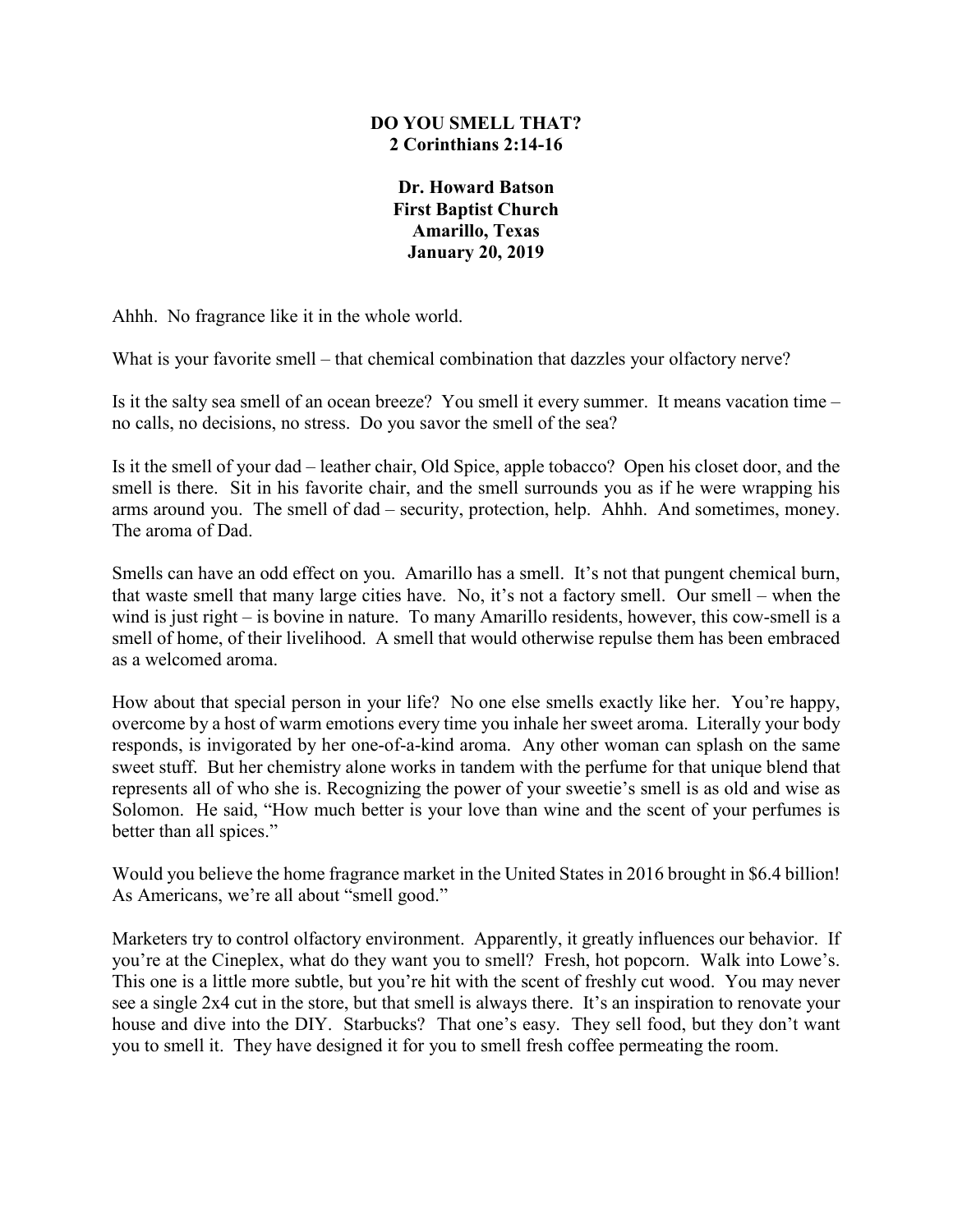In fact, major retailers like Nike found that scent marketing in retail stores increased intent to purchase by 80%. In another real-world scent marketing experiment, the smell of freshly-brewed coffee at a gas station increased coffee sales by 300%. (Guinevere Orvis, "The Science of Smell: How Retailers Can Use Scent Marketing to Influence Shoppers," www.shopify.com, 4/11/2016).

Researchers tell us that the sense of smell affects about 75% of our daily emotions and plays a significant role in memory. The sense of smell is different from the other senses because it is processed first by limbic system, the part of the brain responsible for memory, perceptions, and emotions. While the other senses – what we see and what we hear – are directed through the analytical part of the brain, what we smell has an immediate and powerful impact on our emotions.

I found one company called Aromatech that works with businesses to actually brand the company by the company having a unique smell. Like you have a logo for your company (hope you recognize ours with the little arches), you would also have a company smell. When people breathe in your branded smell, they think of your products, your services, your company. You'd be mistaken if you think the new car smell is simply the aroma of new leather. It's sprayed in, lasts about six weeks, and makes you want to buy. ("What is scent marketing?" www.aromatechsystems.com)

If Aromatech came to your house and said, "We want to catch the essence of who you are by unique, fragrant aroma," what smell would best capture you? Your family? Who you are?

Think that all those smells would run together? Not according to the University of New York. A study published in *Science Journal* says that we actually recognize more than a trillion separate odors. (Oliver Oullier, "It's the season for the science of scent," www.thenational.ae, 12/25/18)

Well, it's just around the corner. March 31 is National Fragrance Day. I didn't make that up.

Not everybody is happy about all the smells, however. As far back as the first century Roman writer, Pliny the Elder. He famously raged against perfumes a "the most superfluous of all forms of luxury; for pearls and jewels do nevertheless pass to the wearer 's heir, and clothes last for some time, but ingredients lose their scent at once, and die in the very hour when they are used." (JR Thorpe, "The Science of Scent and Why It Brings Back Memories," www.bustle.com, 3/21/17)

Thus, positions about the power of perfume are as old as the Romans.

**One company in California, called Cyrano Sciences, is building a "Cyranose 320," a \$10,000 hand-held electronic odor detector which can digitally analyze and identify a wide range of smells – all within 10 seconds. It's something of an engineered human nose. It tries to pick up the same odors and categorize them like a flesh-and-blood snout.** 

**You might ask why would anybody want an electronic nose? Think of the applications. A large refrigerated warehouse could have these electronic noses sniffing out food spoilage. Or detecting hazardous chemicals in the air and water in a factory. Maybe even testing perfumes for quality – an objective nose, for once. Even diagnosing certain odorific diseases**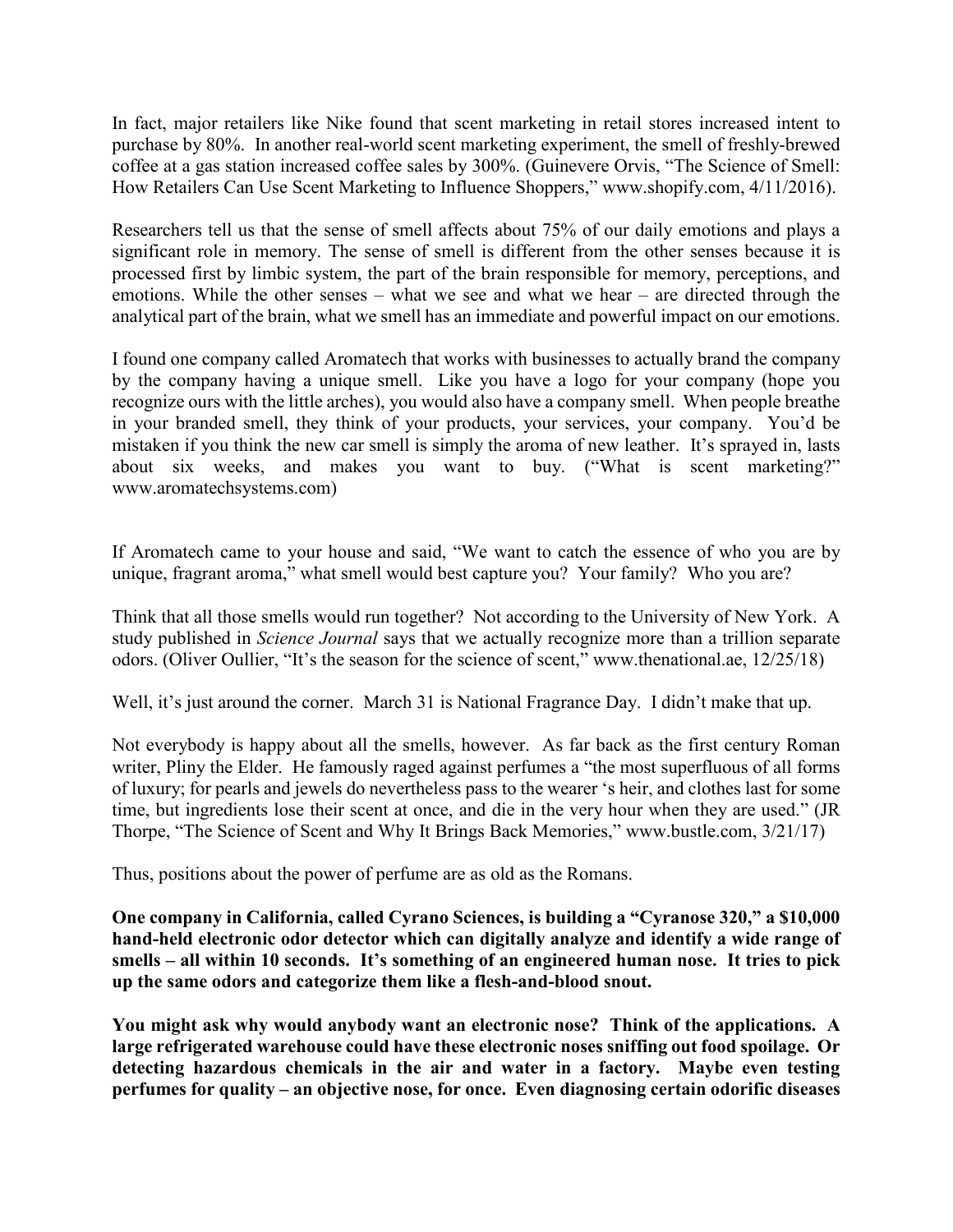**in patients – diabetes or lung cancer, for instance. In the future, they hope that a small nose chip could be manufactured cheaply enough to be embedded in smoke detectors. Not only would the fire alarm go off with the presence of smoke, but even with the smell of smoke. Pretty soon the nose chip will be able to sense danger long before your own nose is able to do so.**

I**f you don't believe in the power of smell, contemplate the research and work of Joel Lloyd Bellenson and Dexster Smith. They are a couple of biotech entrepreneurs. If you haven't heard of them, you'll probably catch a whiff of them soon. They have a company called DigiScents. They hope to be able to produce the smells that you want through the wonders of high technology. They produce a device called an "iSmell," a portable scent synthesizer that's something of a cross between a printer and a speaker. (***Homiletics***, May 2000, p. 36- 40)** 

For example, imagine being able to try a new cologne by going to a web page and downloading the smell. You press a button, and then you'll be whiffing away at that new perfume. "You've got smell." Or maybe drop online to a cooking show and literally smell what they're cooking for dinner.

Or, imagine a Lexus commercial on television. Not only do you hear the purr of the motor, but you smell the leather seats. Imagine the power that Wendy's would have if, when the commercial comes on, you smell the french fries.

Advertisers may be seeing this as the new threshold, a new way to cause us to want to buy. Scents are incredibly powerful. They are able to attract or repulse, entice or disgust.

Then there is the Proust effect, named after the famous novelist who was plunged back into his childhood by the scent of a cookie dipped in tea. For example, you wash the dishes at a friend's house and find yourself tearing up because the smell of the soapy water is the smell of your grandmother's kitchen.

Why all this about smell, and what is Paul talking about when he calls us "a fragrance of Christ?"

Deeply embedded in Paul's mind, of course, is his Jewish ancestry. As we read the Old Testament scriptures, where is the nose? The nose is on the face of God as He inhales the sweet savor of the sacrifice of His people.

In Genesis 8, after the flood, Noah builds an altar to the Lord and offers burnt offerings on the altar. It says in Genesis 8:21, "And the Lord smelled the soothing aroma; and the Lord said to Himself, 'I will never again curse the ground on account of man, for the intent of man's heart is evil from his youth; and I will never again destroy every living thing, as I have done. While the earth remains, seedtime and harvest, and cold and heat, and summer and winter, and day and night shall not cease."

There is a description of the sacrifices that are pleasing to God in Exodus 29. Speaking of the sacrifice, "You shall take them from their hands, and offer them up in smoke on the altar on the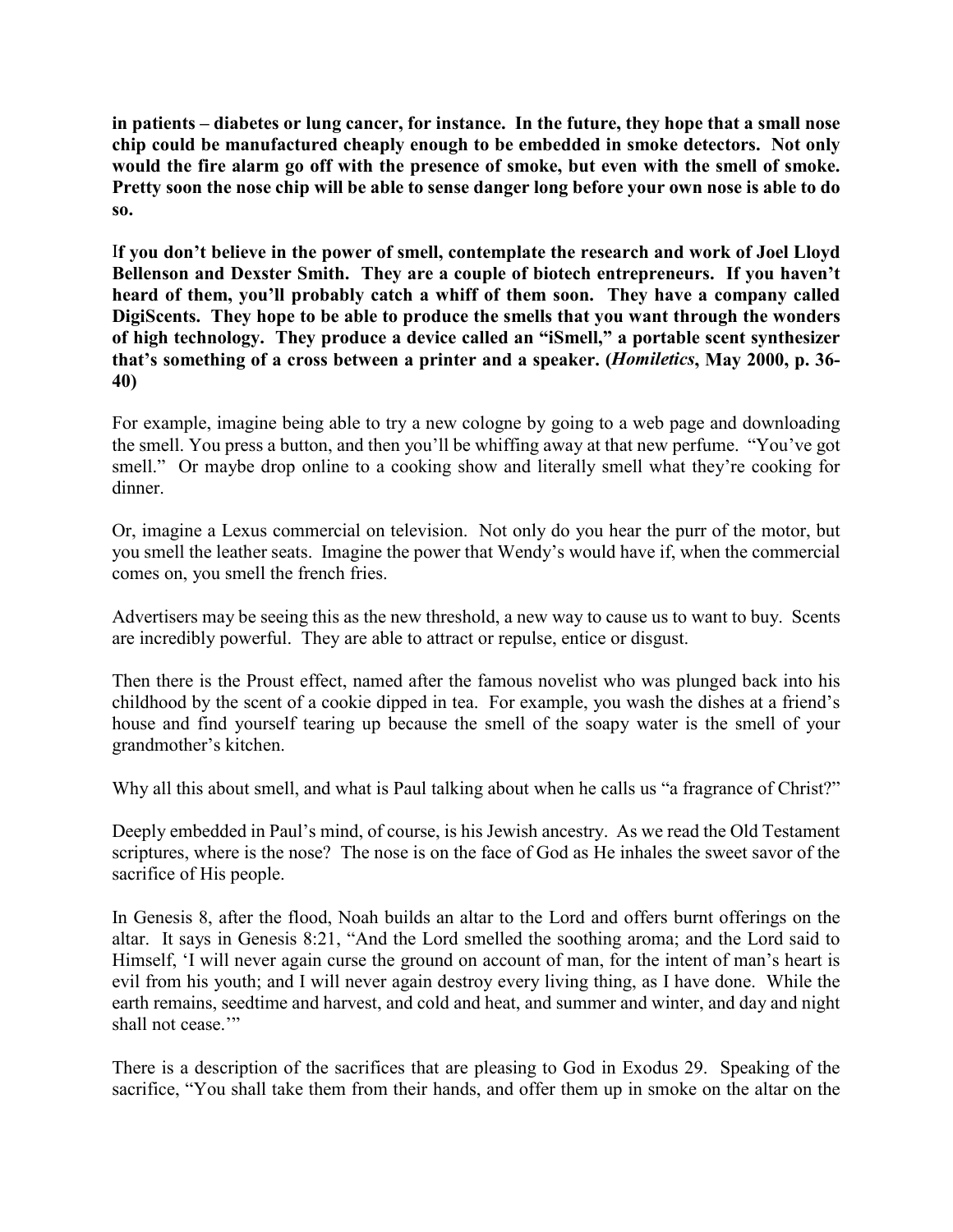burnt offering for a soothing aroma before the Lord; it is an offering by fire to the Lord" (Exodus 29:25).

The same thing is found again in Numbers 15:3.

God breathes in, God inhales the sweet smell of the sacrifices of His people. It is a pleasing odor to Him – His people living in covenant with Him. They are sorry for their sins. They are offering a sacrifice to Him.

In Revelation, the prayers of the saints are so sweet smelling to God that he assigns angels to gather them in bowls.

"Thanks be to God," Paul begins in 2 Corinthians 2:14. His tone changes. It is characteristic for the Apostle Paul to break forth in a hymn of gratitude. Christ always, he says, leads us in a triumphal parade. It is a picture of the victorious Roman general who leads the armies into the capital of the empire. The prisoners of war are paraded through the streets. He exhibits them to all the spectators. As part of the parade, the sweet smell of burning spices fills the air. At the conclusion of the procession, the captives are usually executed as a tribute to the conqueror. For the victors, the fragrance of the spice is sweet. For the captives, it is the smell of death itself.

Those of the city of Corinth had said that Paul, because of his suffering, because of his lack of success, because he was without power, could not really be an apostle. In 1 Corinthians 4:9-13, he confronts their disapproving attitude toward him.

"For it seems to me that God has put us apostles on display at the end of the procession, like men condemned to die in the arena, we have been made a spectacle to the whole universe, to angels as well as to men. We are fools for Christ, but you are wise in Christ; we are weak, but you are strong; you are honored but we are dishonored. To this very hour we go hungry and thirsty, we are in rags, we are brutally treated, we are homeless, we work hard with our own hands; when we are cursed, we bless; when we are persecuted, we endure it; when we are slandered, we answer kindly; up to this moment we have become the scum of the earth, the refuse of the world."

Paul insists that his suffering does not nullify his power as an apostle, but it reveals more clearly the power of God. God's glory is manifest through Paul's suffering, Paul is saying.

The knowledge of God emits a distinctive aroma that spreads everywhere. To some, it's the smell of life. To others, it's the smell of death.

"For," he says in 2 Corinthians 2:15, "we are a fragrance of Christ to God." It is Christ offering Himself on the cross that replaces all the old sacrifices of the Old Text. "Christ loved us and gave Himself up for a fragrant offering and a sacrifice to God" (Ephesians 5:2).

Paul is saying we are the aroma that belongs to Christ. Paul and his fellow workers are the agents who spread the fragrant odor that emanates from Christ. You and I should be so Christ-like in our lives, in our demeanor, in our tone and in our spirit, that people actually get a fragrance of Christ when we walk by.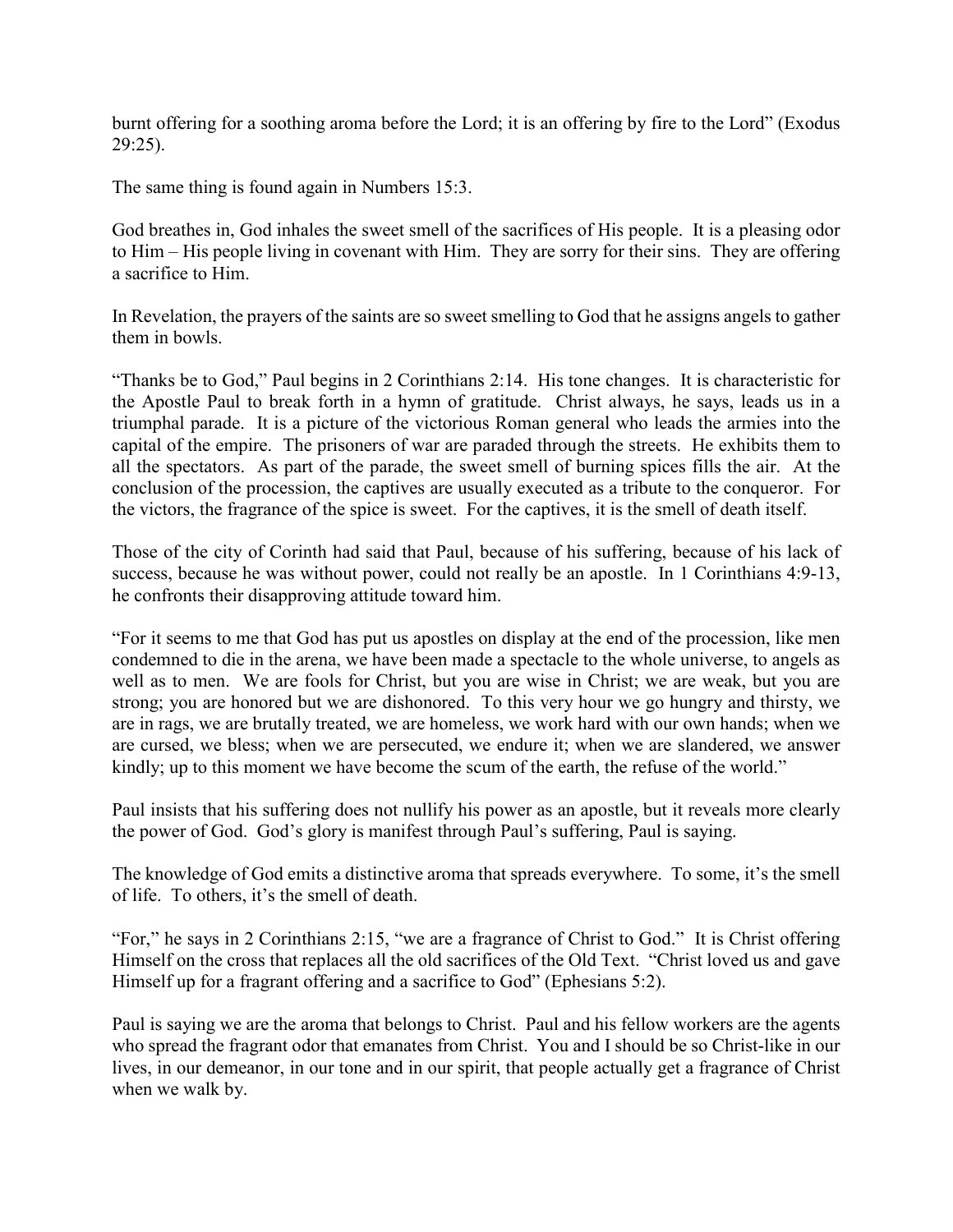Ever open that refrigerator door and say, "Man, something is spoiled in here. Something stinks! Something isn't as it ought to be. We've got to clean out the refrigerator."

A bad smell can really turn your stomach. I had a friend one time who found that after his honeymoon his car kept stinking. It just stunk and stunk and stunk. He couldn't figure out what it was. He vacuumed it out. He wiped it down and he cleaned it out, but he couldn't get rid of this terrible odor. And the odor was getting worse by the day. Finally, in a moment of desperation, he took out the front seat and discovered that some of his groomsmen had put dead fish under his front seat. Wow! If fresh fish stink, think about the ones who have been boiling in the hot sun in the car for a week, decomposing. Pheww!

**According to a nationwide survey, skunks top the list as the worst odor. Rotten eggs came in second, and dirty diaper smells were a close third. Pam Dalton and her team at Monell Chemical Sense Center in Philadelphia are looking for the one odor in the world that everyone finds offensive. Once discovered, this painfully awful smell will be used in stink bombs to break up rowdy crowds or flush out criminals from hiding places. (A. T. McPhee, "Stink bomb,"** *Current Science***, January 17, 2003**

Sometimes as Christians we can be pretty smelly. Maybe we don't show the compassion we ought to show. People who smell us get turned off to Christ and His church. Maybe it's our blasting quick temper – our failure at expressing self-control. Maybe it's our ingratitude. Maybe it's our language. Maybe it's our pride – we just kind of hold our chin too high around others. Jealously, lust, materialism, prejudice...

If it smells, you won't buy it. And neither will anybody else. You can't sell a car that doesn't smell right, so people have scents sprayed into the fabric of the upholstery and the carpet of the car to make it smell like a new car. If a house stinks, nobody will purchase it. It's just got to smell right – no pet odors, no smoke odors. It needs to smell right.

**House-a-tosis. Scientists have discovered that our houses have signature smells. Craig Warren, Ph.D., has spent 30 years in the smell business. He says our own body odors, the foods we cook, our pets, etc., all combine to form a unique "occupancy odor" found in every house. The makers of the fabric odor remover Febreze recently did a study showing that, on average, Americans don't clean up to 75% of the surfaces in their homes on a regular basis – the three-quarters that are soft and porous, namely couches, curtains, and pillows. According to the study, odors such as sizzling fish or frying bacon may gradually air out and not be as noticeable, the but smell is caught in the cloth, subtly adding to your house's aroma. ("Occupancy Odor Affects Emotions,"** *Emotional Wellness***, www.content.nealth.msn.com/content/article/57/66023.htm)**

But before you cook those collard greens, realize they will be around for a while.

To God, when the people are obedient to Him in the Old Testament, there is a sweet smell. It is obedience that God desires, the psalmist tells us, not sacrifice. And disobedience came before God as a stench of His people. In Amos 5:21, God says to His people, "I hate, I reject your festivals. I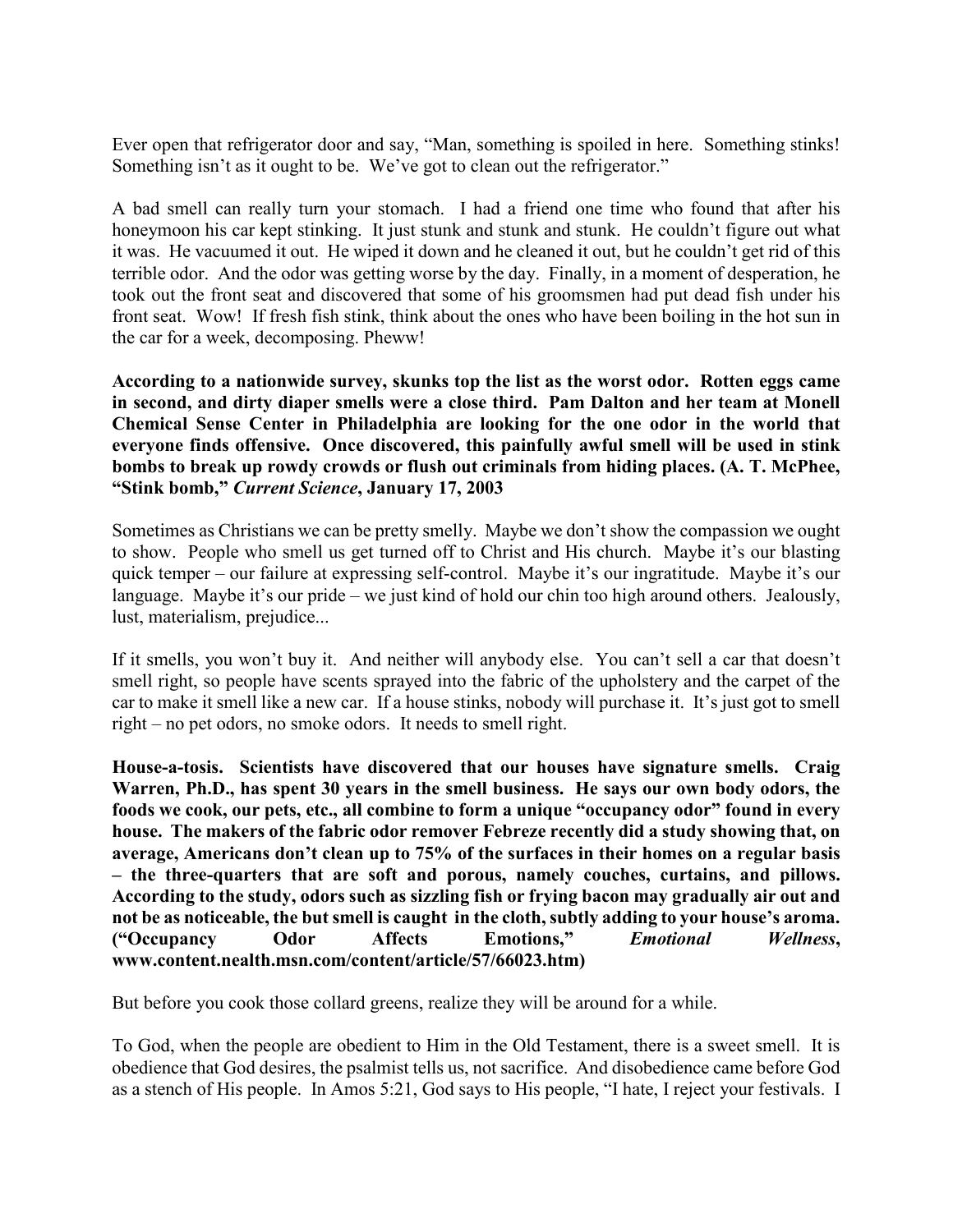do not like the smell of your solemn assemblies." Because of the disobedience of His people, God did not savor their sacrifices. They stunk to Him. Neither did He soak up their praises. Their music was noise to God. Sometimes church smells like a stench to God. How does our worship smell to God?

How do we smell to people? How do you smell to people? How do I smell to people?

When church leaders are involved in financial fraud, it stinks. When we worship money rather than God, it stinks. When people inhale what we smell like, do we smell like Christ? Are we so much like Him that people can inhale the fragrance of the Savior?

The aroma of the gospel penetrates everywhere. The Roman general, during his procession, would have to, because of religious decorum, burn the spices. As the fragrance filled the air, it was a triumphant aroma for the victorious army. But it was the smell of execution for the defeated prisoner.

The gospel aroma penetrates everywhere so that both the people who are being saved and those who are perishing take notice. The gospel is a sword that divides. To some it brings life. To some it brings death. To some it brings release. To others it brings captivity.

The effects are twofold: either life or death. For those who refuse to receive the message of the good news of God's love through Christ Jesus, the smell of the gospel is death. But to those who believe, it is life.

In 1 Corinthians 1:18, Paul makes a similar appraisal. "For the word of the cross is to those who are perishing foolishness, but to us who are being saved it is the power of God." How we respond to the preaching of the gospel determines our final fate – life or death, one being saved or one perishing.

Paul is saying something like this: "I don't smell sweet to everyone. But don't dismiss me." The Apostle says he carries around the death of Jesus. And only those who are perishing are repelled by the message and by the messenger. To God, however, his ministry emits a sweet aroma of Christ's loving sacrifice. To those who are being saved it is a reminder of the life assured to them by God. If anybody in Corinth is set back by Paul's suffering or weakness, they have not fully understood the gospel or the significance of Christ's death.

He concludes this section by saying in 2 Corinthians 2:17 that he doesn't peddle the word of God. He doesn't sell it, like one selling wares. He does not market the gospel with an eye to the bottom line. To survive in the marketplace, a peddler must adapt to the market either by making sure that he has what people want to buy or by tricking them into thinking that they want to buy what he has to sell.

Not so with the apostle Paul. He preaches the gospel as it is.

I am convinced that we, the modern church, as palatable as we want to make the message will never succeed completely in winning souls to Christ as long as we want to sugarcoat the gospel.